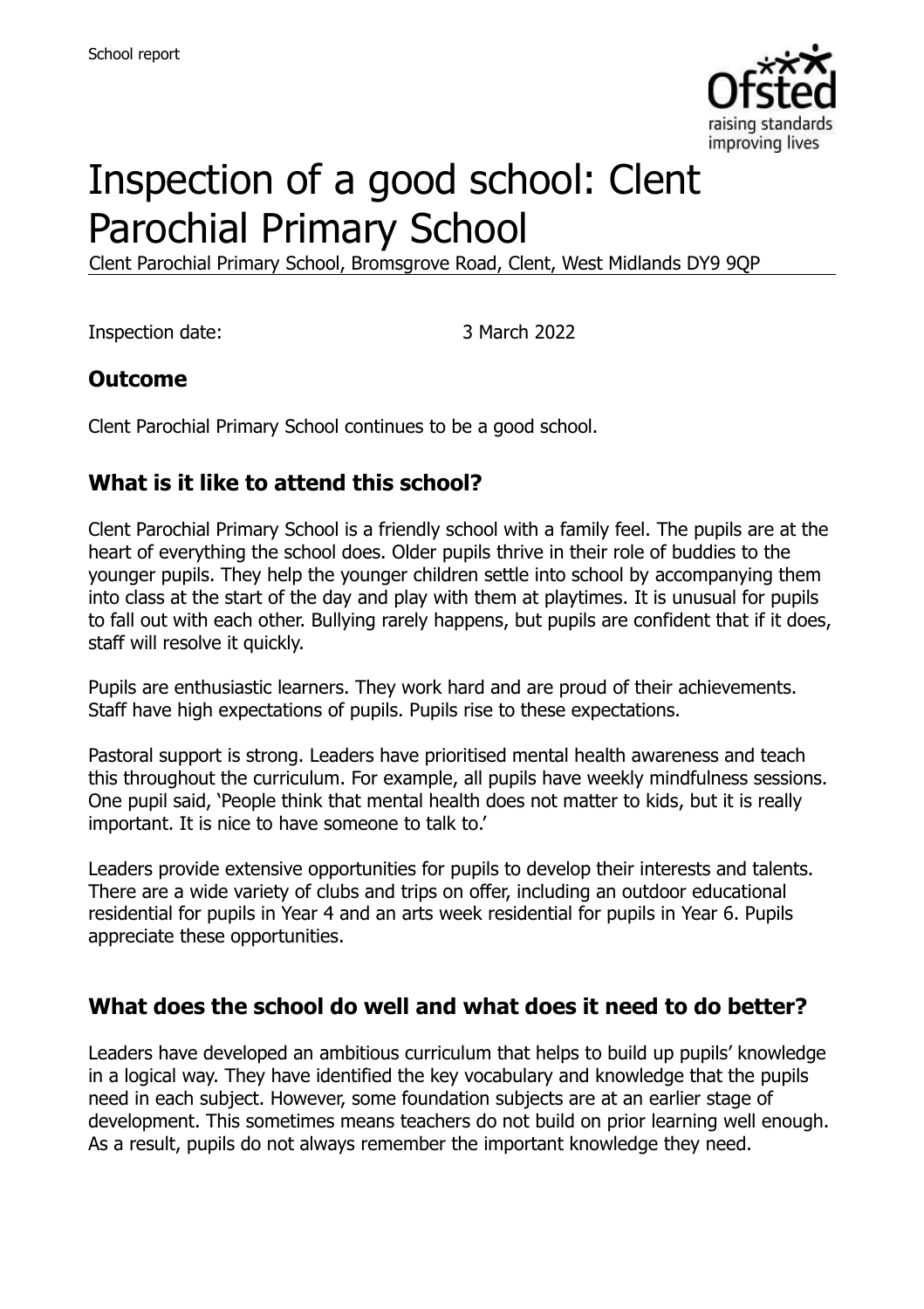

The teaching of English and mathematics is strong. Teachers think carefully about what they want pupils to know. They explain learning clearly and pupils know what is expected of them. Pupils remember what they have been taught.

Reading is a priority in the school. There is a real 'buzz' about reading throughout the school. Pupils regularly read and enjoy the wide range of new books on offer. This was evident when the headteacher showed pupils, for the first time, a whole suitcase of new books about diversity. The pupils were instantly engaged, with one pupil coming straight to the headteacher to ask if he could read one of the books.

In Reception, children get off to a very strong start when learning to read. All staff are well trained in delivering phonics. Staff quickly identify those children who need additional support and ensure they get the help they need. Pupils read books that help them practise the sounds they learn in lessons. Staff work together effectively to ensure there is a seamless transition from Reception to Year 1.

Leaders have developed a strong mathematics curriculum. Learning starts in Reception and builds sequentially to Year 6. Teachers use assessment well to identify pupils who need additional practise. They adjust learning accordingly.

Pupils with special educational needs and/or disabilities are supported well in this school. The special educational needs coordinator (SENCo) has detailed knowledge of the pupils' individual needs. Leaders ensure that staff follow the mantra of 'scaffold learning up not differentiate down.' Pupils get the support they need. One pupil said, 'There has never been a time when I have needed help and the teachers haven't given it to me.'

Leaders pay a great deal of attention to pupils' personal development. Pupils attend a wide variety of clubs such as mindfulness club, Bible club, Japanese, eco club and different sports clubs. They are taught how to keep themselves mentally and physically healthy. For example, they are taught about how to keep themselves safe online and the dangers of knife crime.

Pupils work hard and are taught to be resilient. In lessons the pupils think about ways to support their own learning. They follow SNOT (self, neighbour, others, teacher) if they are stuck. This memorable approach is used frequently by pupils in lessons to access support.

Staff are proud to work at the school. They appreciate how leaders consider workload before introducing new initiatives. They value the training and support they receive from leaders.

Governors know the school well. They are skilled in holding leaders to account for all aspects of the school's work. They regularly come into school to get to know the school community.

Parents and carers speak positively about the support their children receive. They praised the changes made since the headteacher started in January 2021. They value the communication they receive.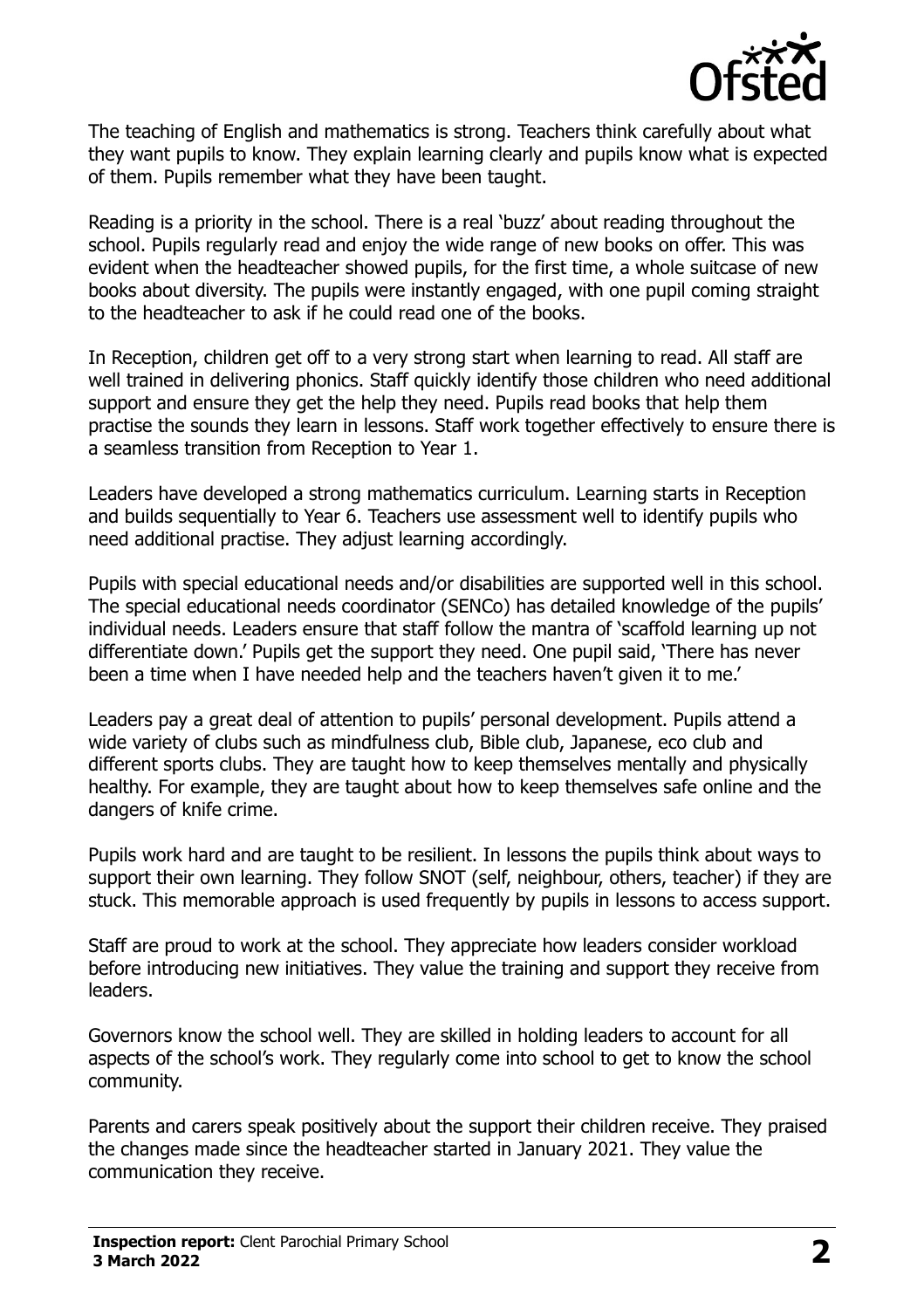

# **Safeguarding**

The arrangements for safeguarding are effective.

Leaders and staff know the pupils and their families very well. They develop strong and trusting relationships. They quickly identify those pupils who may need extra support. All staff are well trained in ensuring pupils are kept safe. Staff are vigilant and know how to raise concerns. Leaders work closely with external agencies to ensure pupils get the support they need. Leaders make sure the appropriate checks have been carried out on all adults who work in the school.

#### **What does the school need to do to improve?**

#### **(Information for the school and appropriate authority)**

■ Curriculum developments in some of the foundation subjects are not as well established as in English and mathematics. Teachers do not always build on what pupils know and can do. This means pupils do not always remember the important knowledge leaders want them to. Leaders should continue to refine the curriculum in these subjects so that pupils are able to remember the knowledge more effectively.

# **Background**

When we have judged a school to be good, we will then normally go into the school about once every four years to confirm that the school remains good. This is called a section 8 inspection of a good or outstanding school, because it is carried out under section 8 of the Education Act 2005. We do not give graded judgements on a section 8 inspection. However, if we find evidence that a school would now receive a higher or lower grade, then the next inspection will be a section 5 inspection. Usually this is within one to two years of the date of the section 8 inspection. If we have serious concerns about safeguarding, behaviour or the quality of education, we will deem the section 8 inspection as a section 5 inspection immediately.

This is the second section 8 inspection since we judged the school to be good on 23 April 2013.

#### **How can I feed back my views?**

You can use [Ofsted Parent View](https://parentview.ofsted.gov.uk/) to give Ofsted your opinion on your child's school, or to find out what other parents and carers think. We use information from Ofsted Parent View when deciding which schools to inspect, when to inspect them and as part of their inspection.

The Department for Education has further [guidance](http://www.gov.uk/complain-about-school) on how to complain about a school.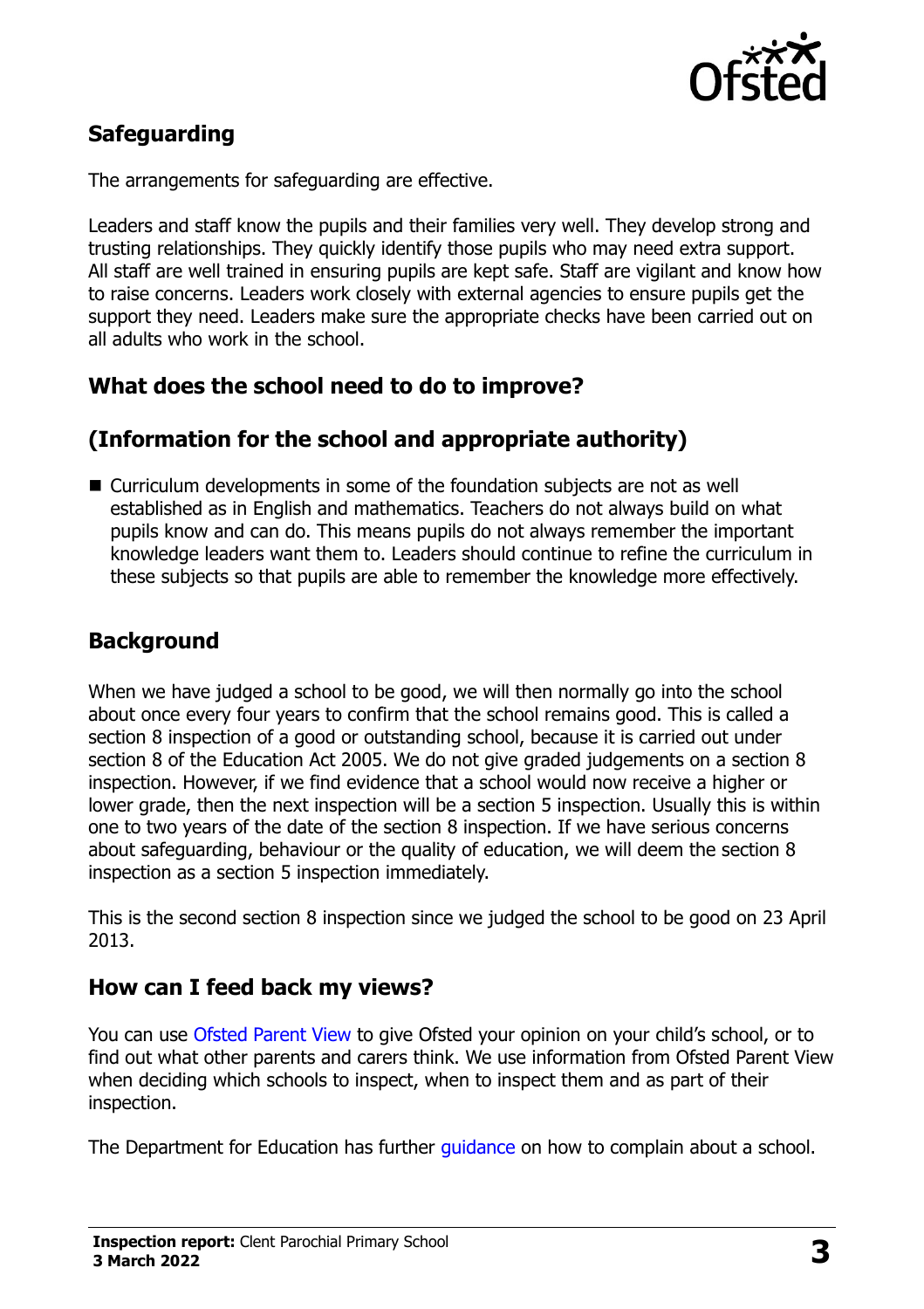

If you are the school and you are not happy with the inspection or the report, you can [complain to Ofsted.](https://www.gov.uk/complain-ofsted-report)

# **Further information**

You can search for [published performance information](http://www.compare-school-performance.service.gov.uk/) about the school.

In the report, '[disadvantaged pupils](http://www.gov.uk/guidance/pupil-premium-information-for-schools-and-alternative-provision-settings)' refers to those pupils who attract government pupil premium funding: pupils claiming free school meals at any point in the last six years and pupils in care or who left care through adoption or another formal route.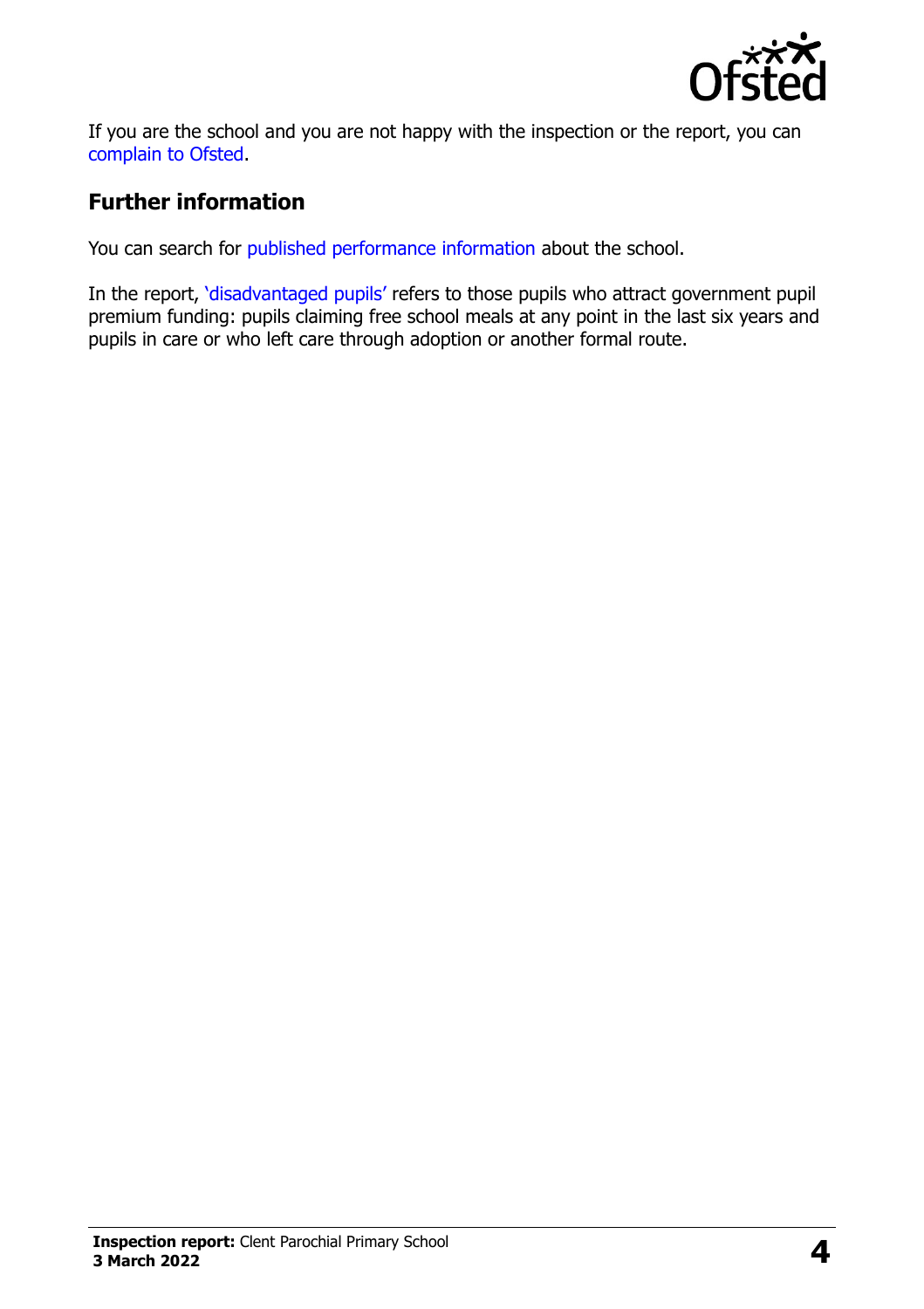

# **School details**

| Unique reference number             | 116796                                                             |
|-------------------------------------|--------------------------------------------------------------------|
| <b>Local authority</b>              | Worcestershire                                                     |
| <b>Inspection number</b>            | 10226944                                                           |
| <b>Type of school</b>               | Primary                                                            |
| <b>School category</b>              | Voluntary controlled                                               |
| <b>Age range of pupils</b>          | 5 to 11                                                            |
| <b>Gender of pupils</b>             | Mixed                                                              |
| Number of pupils on the school roll | 104                                                                |
| <b>Appropriate authority</b>        | The governing body                                                 |
| <b>Chair of governing body</b>      | <b>Vicky Dunn</b>                                                  |
| <b>Headteacher</b>                  | Elisabeth Hyland                                                   |
| Website                             | www.clentprimaryschool.co.uk/                                      |
| Date of previous inspection         | 21 March 2017, under section 8 of the<br><b>Education Act 2005</b> |

# **Information about this school**

- Since the previous inspection, a new headteacher and assistant headteacher have been appointed.
- $\blacksquare$  The school does not use any alternative provision.
- There is a breakfast and after-school club that is run by the school.

#### **Information about this inspection**

- This was the first routine inspection the school received since the COVID-19 pandemic began. The inspector discussed the impact of the pandemic with leaders and has taken that into account in the evaluation of the school.
- Meetings were held with the headteacher, the assistant headteacher and the SENCo. The headteacher shares the role of SENCo with the early years leader.
- **Inspectors carried out deep dives in these subjects: early reading, mathematics and** art. For each deep dive, inspectors discussed the curriculum with subject leaders, visited a sample of lessons, spoke to teachers, spoke to some pupils about their learning and looked at samples of pupils' work.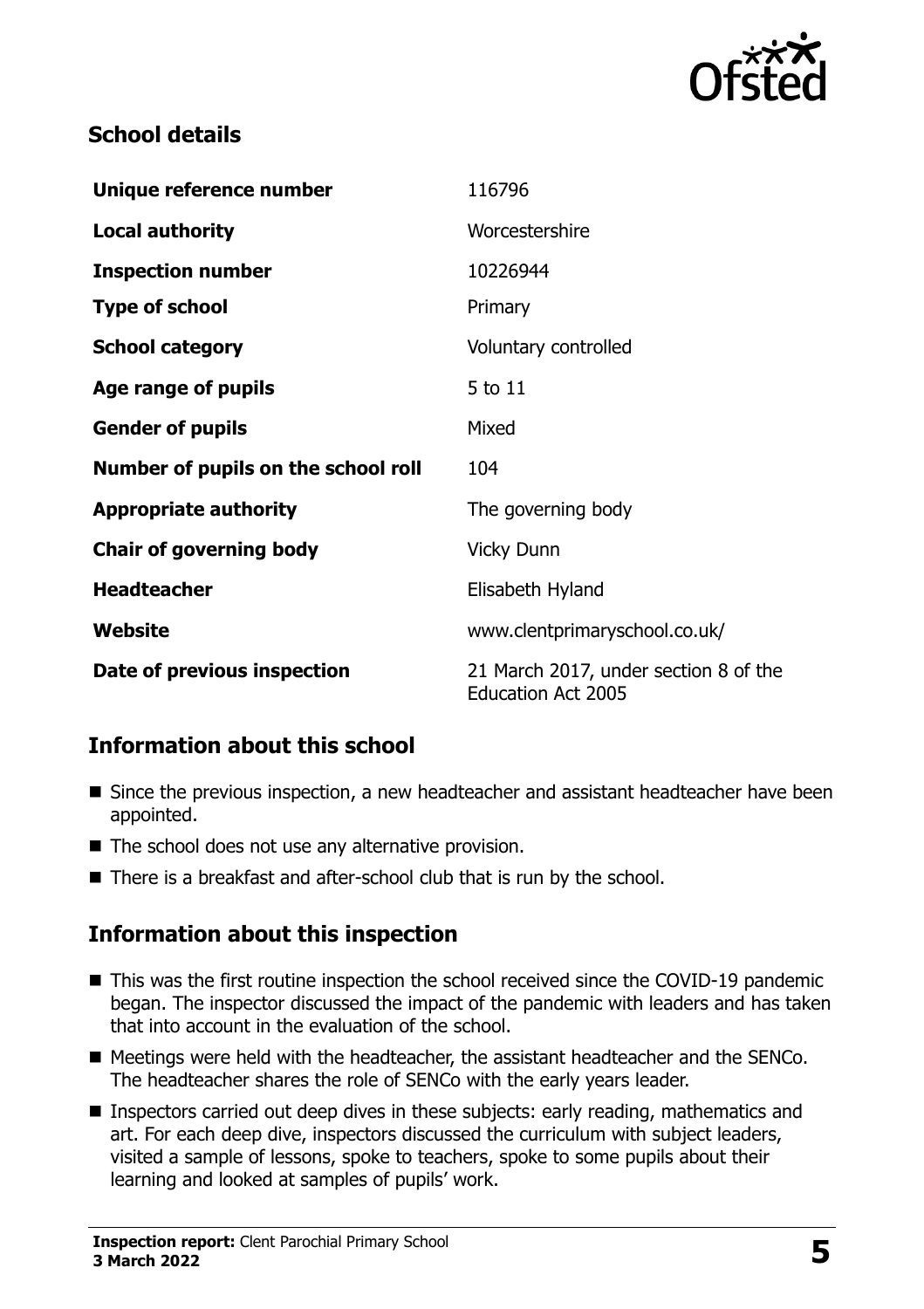

- Inspectors met with the designated safeguarding lead and checked safeguarding documents, including the checks made on staff. They also examined documentation relating to pupils' attendance and behaviour.
- Inspectors considered the responses to Ofsted's online survey, Ofsted Parent View, and the views of staff recorded in Ofsted's online survey.
- **Inspectors also spoke with parents and pupils informally during and after the school** day.
- $\blacksquare$  Inspectors met with three members of the governing body.

#### **Inspection team**

Eve Morris, lead inspector **Her Majesty's Inspector** 

Gemma Mann **Comma Mann Comma Mann Comma Mann Comma Mann Comma Mann Comma Mann**